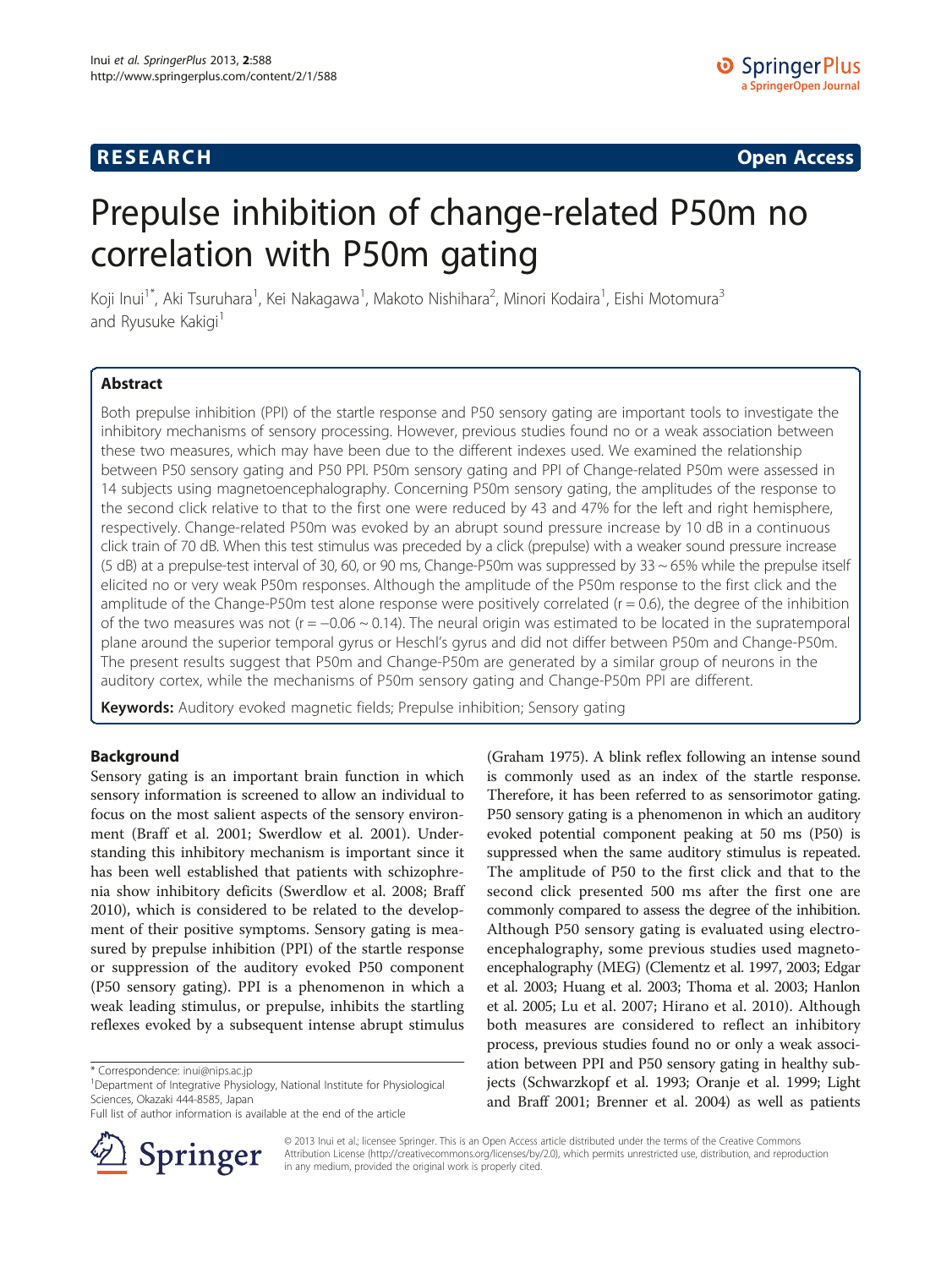with schizophrenia (Braff et al. [2007](#page-8-0); Hong et al. [2007](#page-8-0)). Since the two measures use different responses as an index, one cortical response and another motor response, the lack of a meaningful correlation in these studies may have been due to methodological issues.

We recently reported that auditory change-related cortical responses were inhibited by a prepulse in a similar manner to the PPI of startle reflexes (Inui et al. [2012](#page-8-0)). Change-related cortical responses represent sensory-evoked cortical activation specific to the change of a stimulus, and can be very clearly recorded with electroencephalography or MEG. Similar to P50 and startle blink reflexes, the change-related cortical response is preattentive and is elicited without any tasks and without the subject's attention by any sensory changes including the onset and offset of a stimulus (Yamashiro et al. [2009;](#page-8-0) Inui et al. [2010a](#page-8-0), [2010b](#page-8-0); Akiyama et al. [2011;](#page-8-0) Yamashiro et al. [2011](#page-8-0); Ohoyama et al. [2012\)](#page-8-0). Because of similar physiological significance and experimental behavior, the PPI of startle and PPI of change-related cortical responses are considered to share underlying mechanisms (Inui et al. [2012](#page-8-0)). In addition to the change-related auditory response peaking at  $100 \sim 130$  ms (Change-N1), we recently demonstrated that an earlier component at approximately 60 ms (Change-P50m) was elicited by an abrupt auditory feature change (Nakagawa et al. [2013](#page-8-0)). If similar mechanisms exist between PPI and P50 sensory gating, we may identify significant correlations between P50 sensory gating and the PPI of Change-P50 using a similar response, the P50 auditory component.

# Methods

The study was approved in advance by the Ethics Committee of the National Institute for Physiological Sciences, Okazaki, Japan, and written consent was obtained from all subjects. The experiment was performed on 14 (four females and ten males) healthy volunteers, aged 28 – 54  $(39 \pm 7)$  years. They were asked to refrain from alcohol, caffeine, and smoking for at least 12 hours prior to the experiment. There were two smokers. All subjects had no history of mental or neurological disorders or substance abuse in the last two years. They were free of medication at testing. They had a hearing threshold lower than 30 dB at 1000 Hz as assessed by an audiometer (AA-71, Rion, Tokyo, Japan).

# Auditory stimuli

A single sine wave 1 ms in duration was used as a click sound for both P50m sensory gating and PPI experiments. We used a train of the click sounds at 100 Hz (Nakagawa et al. [2013\)](#page-8-0) for the PPI experiment. Four types of sound stimuli were used (Figure 1): 60 repeats of the same click 600 ms in total duration and 70 dB SPL in sound pressure (Standard), 40 standard clicks (400 ms) followed by 20

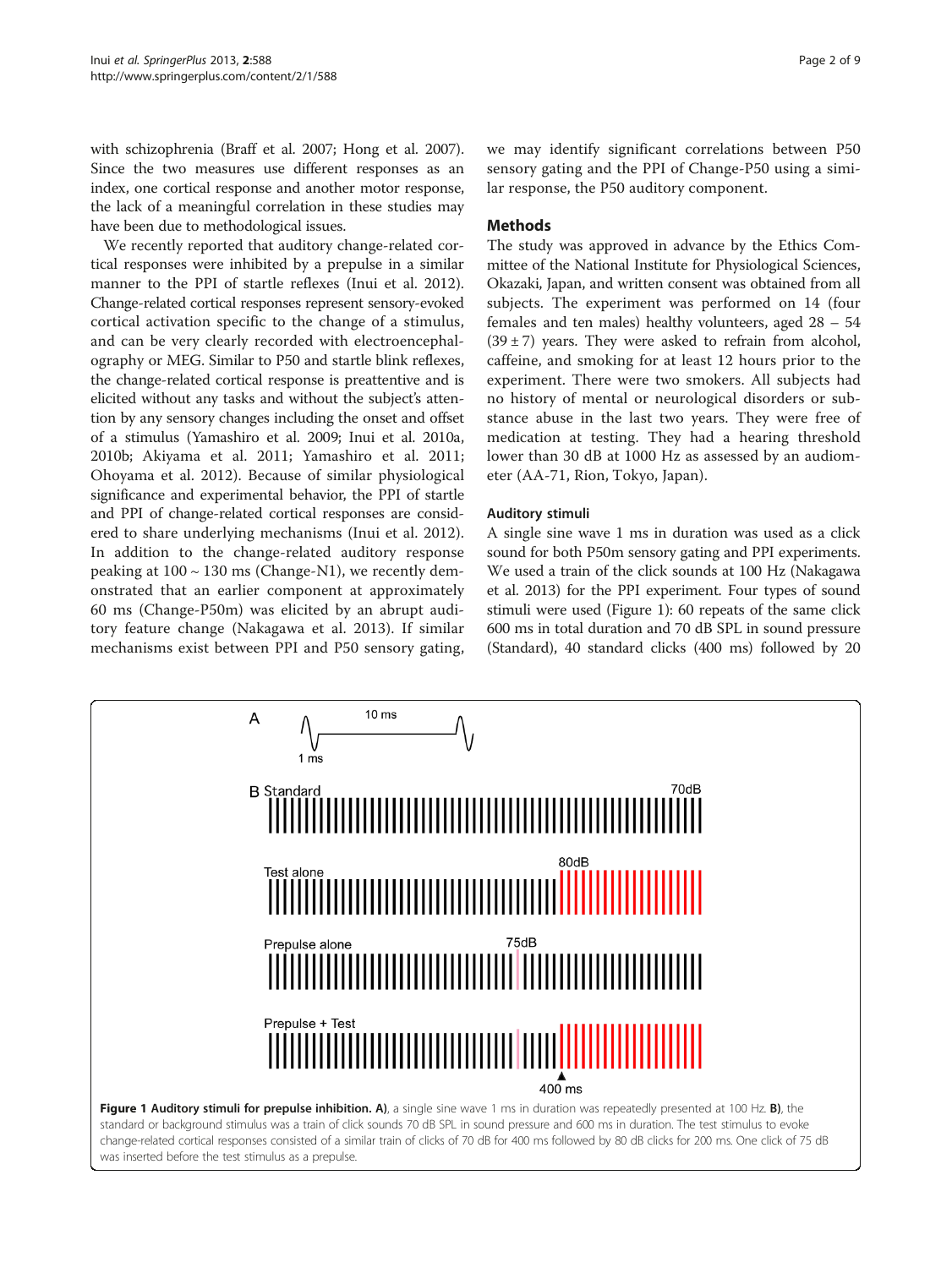clicks of 80 dB (Test alone), the Test preceded by one click of 75 dB (Prepulse + Test), and the Standard with Prepulse (Prepulse alone). Sound stimuli were presented binaurally through ear pieces (E-A-Rtone 3A, Aero Company, Indianapolis, IN).

#### MEG recordings

Magnetic signals were recorded using a 306-channel wholehead type MEG system (Vector-view, ELEKTA Neuromag, Helsinki, Finland), which comprised 102 identical triple sensor elements. Each sensor element consisted of two orthogonal planar gradiometers and one magnetometer coupled to a multi-superconducting quantum interference device (SQUID) and, thus, provided 3 independent measurements of the magnetic fields. In this study, we analyzed MEG signals recorded from 204 planar-type gradiometers. These planar gradiometers are powerful enough to detect the largest signal just over local cerebral sources. The signals were recorded with a bandpass filter of 0.1-200 Hz and digitized at 1004 Hz. Analysis was conducted from 100 ms before to 300 ms after the onset of the click (P50m sensory gating) or the abrupt increase in sound pressure (PPI). The 100 ms prestimulus (or pre-change) period was used as the baseline. Epochs with MEG signals larger than 2.7 pT / cm were rejected from the averaging.

#### Procedures

Experiments were conducted in a quiet, magnetically shielded room. Subjects sat in a chair and watched a silent movie on a screen 1.5 m in front of them throughout the experiments. Experiments for PPI and P50m sensory gating were carried out successively in this order with a few minutes rest period for all subjects.

# PPI of change-related P50m

The Prepulse was presented either 30, 60, or 90 ms before the abrupt increase in sound pressure at 400 ms in the click train. Therefore, there were eight stimuli: 1) Standard alone, 2) Test alone,  $3 \times 5$ ) Prepulse alone, and  $6 \times 8$ ) Prepulse + Test. Eight stimuli were presented randomly at an even probability at a trial-trial interval of 800 ms. A total of 150 ~ 155 artifact-free epochs were averaged for each stimulus.

Recorded MEG waveforms were subjected to band-pass filtering of  $2 \sim 75$  Hz and analyzed as previously reported (Inui et al. [2012\)](#page-8-0). In brief, the Test alone response was obtained by subtracting the waveform for the Standard from that for the Test alone stimulus (Figure [2B](#page-3-0)). Similarly, the Prepulse + Test response was obtained by subtracting the waveform for the Prepulse alone stimulus from that for the Prepulse + Test stimulus. Using the difference waveforms for the Test-alone stimulus, an equivalent current dipole for the magnetic component

at around 60 ms, Change-P50m, was estimated for each hemisphere using BESA (NeuroScan, Mclean, VA). The obtained two-dipole model was applied to all subtracted waveforms, and the source strength waveform was used to measure the peak latency and amplitude of Change-P50m. The amplitude of the response was measured from the baseline. The percentage inhibition of the Change-P50m amplitude by the Prepulse (%PPI) was defined as (Test alone response – Prepulse + Test response) / Test alone response \* 100.

# P50 sensory gating

A paired stimulation paradigm was used to assess P50m sensory gating. A click 1 ms in duration and 80 dB in sound pressure was used. The click-click interval was 500 ms. The trial-trial interval was  $8 \sim 12$  s. Epochs of 150 click pairs were averaged. Similar to the above procedures, a two-dipole model was obtained using the waveform evoked by the first click (Click 1). Source strength waveforms were obtained by applying the model to both the waveform for Click 1 and Click 2, and the peak latency and amplitude were measured. The amplitude was measured from the baseline. Percentage inhibition of P50m (P50m%inhibition) was defined as (Click 1 response – Click 2 response) / Click 1 response \* 100.

# Statistical analysis

The Change-P50m amplitude and latency were compared among four test responses, Test alone and three Prepulse + Test responses, using a two-way repeated measures ANOVA with Prepulse and Hemisphere as the independent variables. The amplitude and latency of P50m were compared between Click 1 and Click 2 by a two-way ANOVA (Click x Hemisphere). The degree of PPI was compared among three prepulses and between hemispheres by a two-way repeated measures ANOVA. Post hoc comparisons were conducted using Fisher's least significant difference. The degree of P50m sensory gating was compared between hemispheres by a paired t-test. The location of estimated dipoles was expressed in Talairach coordinates using BESA and Brain Voyager (QX 1.4, Maastricht, the Netherlands). The difference in the source location between the two measures was assessed by a paired t-test for each axis. The correlation coefficient of the inhibition between the two measures was evaluated using Fisher's Z transformation. When the sphericity assumption was violated, the Greenhouse-Geisser correction coefficient epsilon was used for correcting the degrees of freedom and the F-value and significance probability were then re-calculated. All statistical analyses were performed at the 0.05 level of significance. IBM SPSS Statistics (version 21) was used for statistical analysis. Data are expressed as the mean ± standard deviation (SD).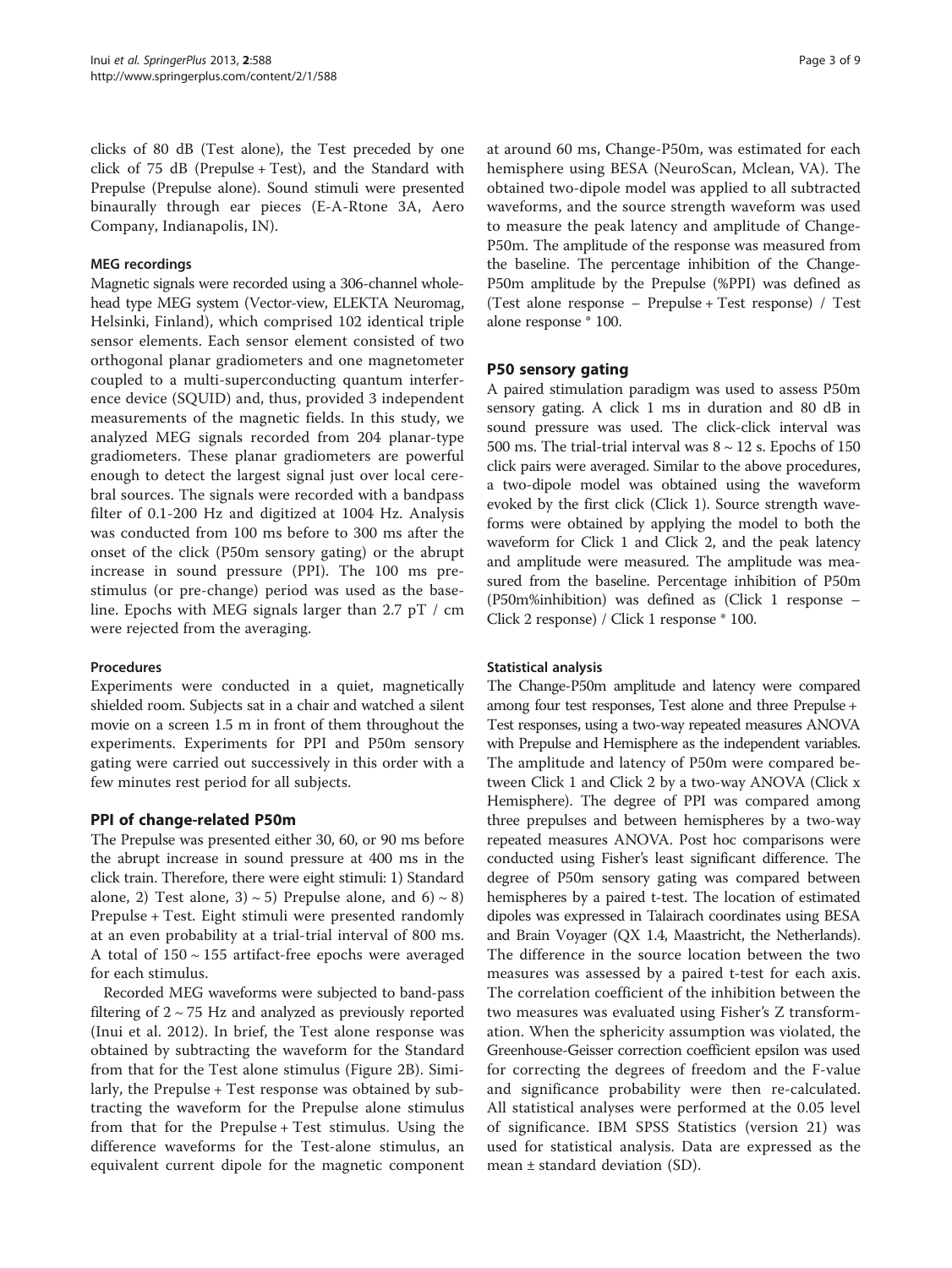<span id="page-3-0"></span>

# Results

PPI The test stimulus, an abrupt increase in sound pressure by 10 dB, evoked a clear response at approximately 60 ms (Change-P50m) in all the 14 subjects tested. Figure 2A shows an example of the recorded (Aa) and subtracted (Ab) waveforms. The dipole for Change-P50m was estimated to be located in the supratemporal plane around the lateral part of Heschl's gyrus or the superior temporal gyrus (Figure [3C](#page-4-0)). Figure [3](#page-4-0)B shows grand-averaged source strength waveforms of the estimated dipole for each stimulus. The mean peak latency and amplitude for each condition are listed in Table [1.](#page-4-0) The Prepulse alone response could be reliably identified in only one subject, and no further analyses were performed. The results of the two-way ANOVA (Prepulse x Hemisphere) revealed that the amplitude of Change-P50m was significantly different among the four Test responses ( $F_{3,39} = 21.11$ ,

p < 0.001). The Test alone amplitude was significantly greater than the Prepulse + Test amplitude for each Prepulse  $(lsd = 1.75, df = 39, p < 0.001)$ , which confirmed the inhibitory effects of the prepulse on Change-P50m. Although the Hemisphere was not a significant factor to determine the Change-P50m amplitude ( $F_{1,13} = 0.253$ , p = 0.623), a significant Prepulse x Hemisphere interaction was found  $(F_{3, 39} = 6.1, p = 0.002)$ . The results of each pair comparisons showed that the amplitude of the Test alone response was significantly greater for the right hemisphere than for the left (lsd = 1.69, df = 13,  $p = 0.02$ ). The peak latency did not differ between hemispheres ( $F_{1,13} = 0.20$ ,  $p = 0.66$ ) or among four test responses (F  $_{3,39} = 1.98$ ,  $p = 0.132$ .

The results of the two-way ANOVA showed that the degree of the inhibition was significantly stronger for the right hemisphere  $(F_{1,13} = 12.49, p = 0.004)$ , but was not different among the three Prepulses ( $F_{2,26} = 1.08$ ,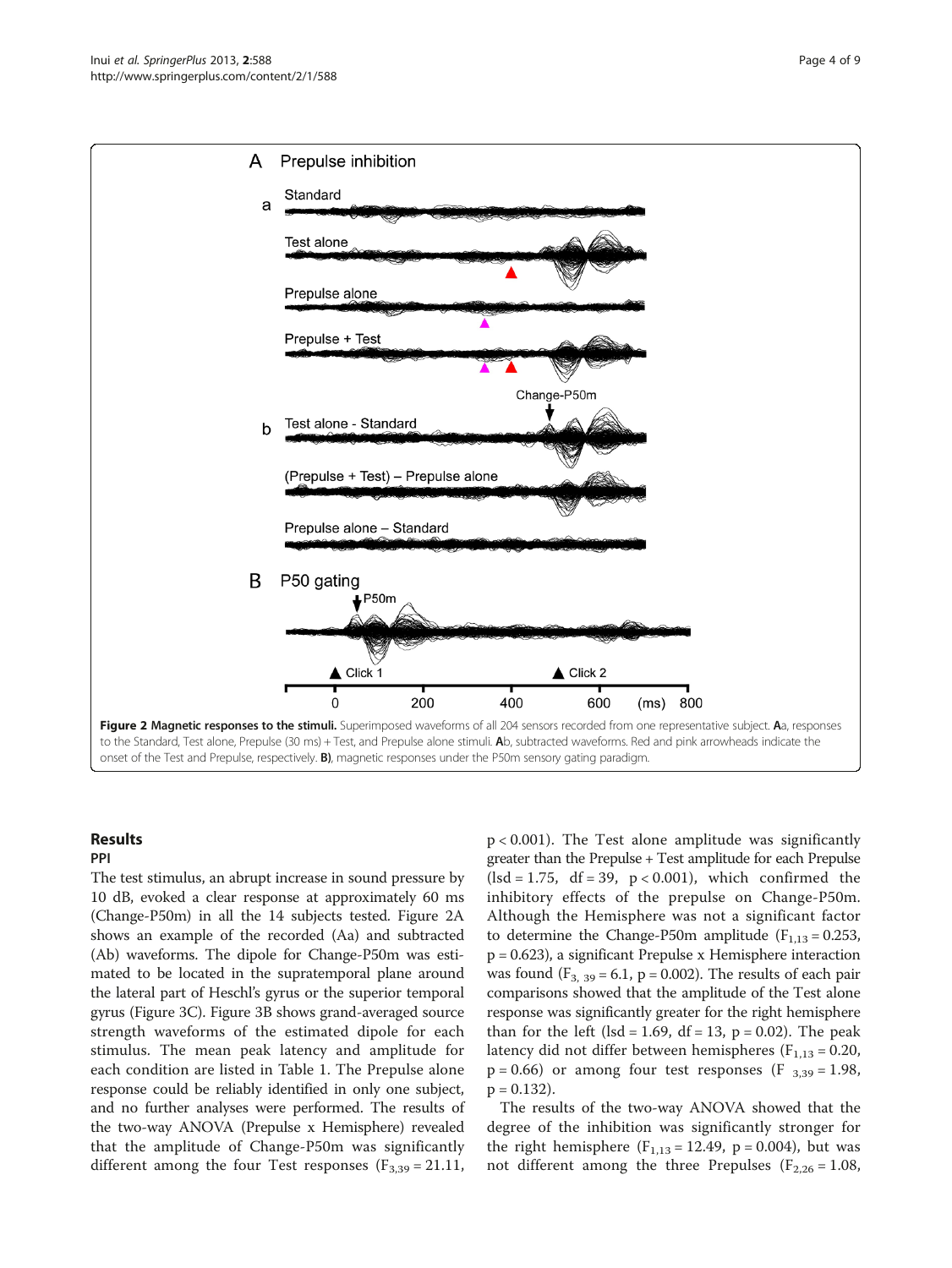<span id="page-4-0"></span>

 $p = 0.355$ ). On average,%PPI was greatest for the right response with the 30-ms Prepulse  $(65 \pm 26%)$  and was weakest for the left 90-ms Prepulse  $(33 \pm 35\%)$ .

#### P50 sensory gating

Figure [2B](#page-3-0) shows an example of magnetic responses to the paired stimulus. The neural source responsible for

Table 1 Peak latency and amplitude of Change-P50m and P50m

|                    | Latency (ms) |           | Amplitude (nAm) |              | Inhibition (%) |           |
|--------------------|--------------|-----------|-----------------|--------------|----------------|-----------|
| PPI                | Lt           | Rt        | Lt              | Rt           | Lt             | Rt        |
| Test alone         | $69 + 10$    | $68 + 6$  | $9.8 \pm 4$     | $12.7 + 4.4$ |                |           |
| $30 \text{ ms}$    | $67 + 9$     | $70 + 12$ | $6.1 + 4.1$     | $4.4 + 2.9$  | $40 + 27$      | $65 + 26$ |
| $60 \text{ ms}$    | $74 + 13$    | $71 + 11$ | $5.1 + 3.9$     | $5.7 + 3.7$  | $44 + 34$      | $56 + 20$ |
| $90 \text{ ms}$    | $73 + 9$     | $72 + 7$  | $66+42$         | $6.3 + 3.4$  | $33 + 35$      | $49 + 23$ |
| P50 Sensory gating |              |           |                 |              |                |           |
| Click 1            | $52 + 10$    | $49 + 10$ | $13.5 + 6.2$    | $15.2 + 5.0$ |                |           |
| Click 2            | $53 + 13$    | $52 + 13$ | $6.8 + 3.1$     | $8.5 + 4.3$  | $43 + 24$      | $47 + 23$ |

Values are the mean ± SD.

the P50m component was estimated to be located in the anterolateral part of Heschl's gyrus or the superior temporal gyrus similar to Change-P50m. Since MEG is not sensitive to sources in deep brain areas or with an intracellular current radial to the brain surface, the present finding does not rule out the involvement of other sources (see Huotilainen et al. [1998](#page-8-0)). The grand-averaged source strength waveform is shown in Figure 3B. The mean location of the dipole is shown in Figure 3C. The peak latency and amplitude of P50m are listed in Table 1. The results of the two-way ANOVA (Click x Hemisphere) showed that the P50m amplitude was significantly different between Click 1 and Click 2 ( $F_{1,13} = 46.93$ , p < 0.001). The P50m amplitude was also slightly different between the hemispheres  $(F_{1,13} = 3.18, p = 0.098)$ . The amplitude for the right hemisphere was greater for both Click 1 and Click 2 on average. No significant difference was observed in the P50m%inhibition ( $t_{13} = 0.48$ , p = 0.636) between the right  $(43 \pm 24\%)$  and left  $(47 \pm 23\%)$  hemispheres. The peak latency did not differ between hemispheres  $(F_{1,13} = 0.64, p = 0.439)$  but was slightly shorter for Click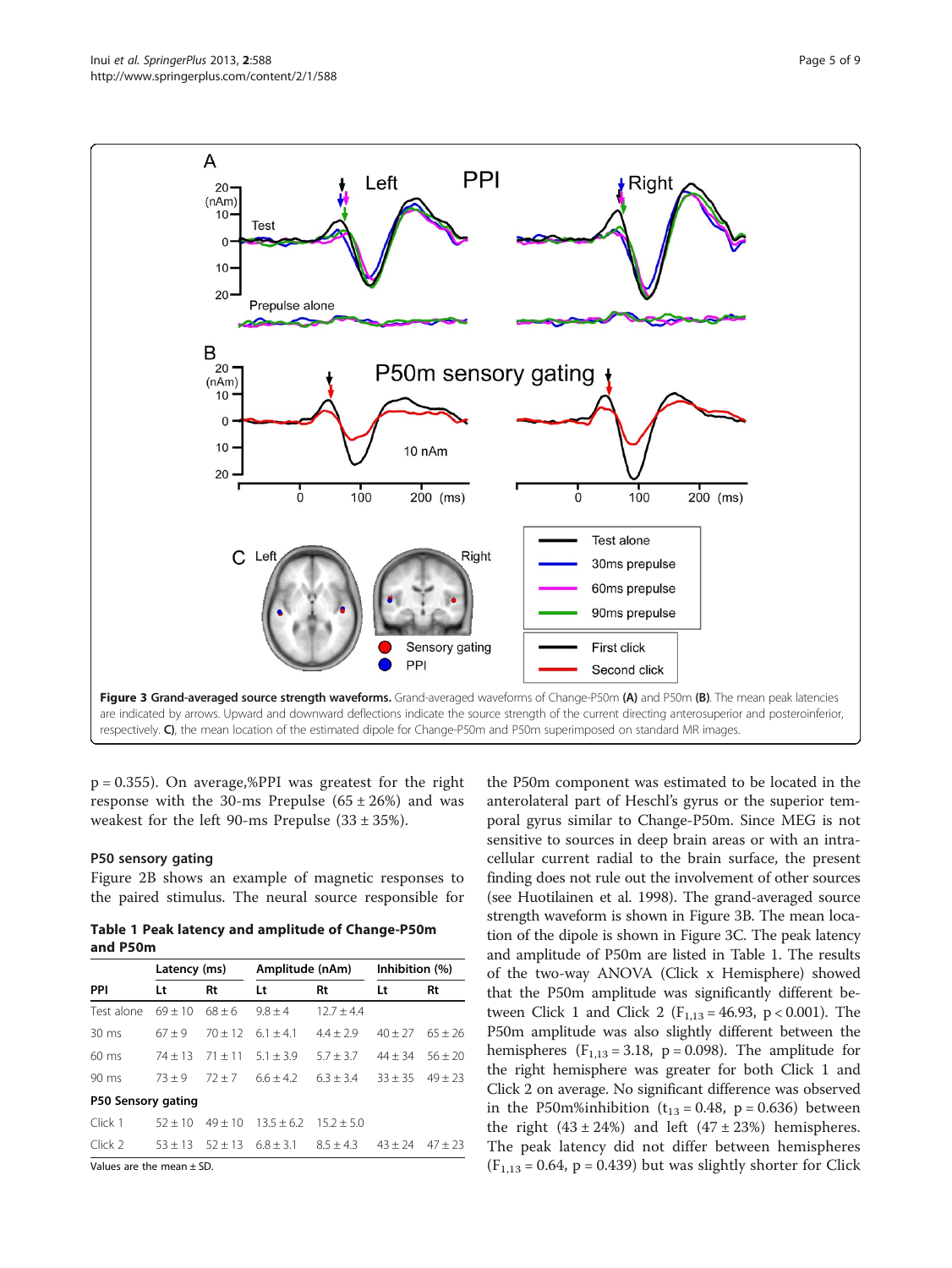1 ( $F_{1,13} = 4.51$ , p = 0.053). The overall P50m latency was  $50.6 \pm 2.5$  ms for Click 1 and  $52.9 \pm 3$  ms for Click 2.

#### Relationship between P50m sensory gating and PPI

No significant difference was observed in the dipole location and orientation between Change-P50m and P50m (Figure [3](#page-4-0)C). The mean Talairach coordinates were −50, -23, 8 and 49, -19, 5 for P50m and −52, -21, 5 and 49, -15, 4 for Change-P50m. The amplitude of P50m for Click 1 and the amplitude of Change-P50m for the Test alone response were positively correlated  $(r = 0.61, p < 0.001;$  Figure 4). Concerning inhibition, P50m%inhibition was not significantly correlated with %PPI of the 30-ms Prepulse  $(r = 0.13)$ , 60-ms Prepulse (0.14), 90-ms Prepulse (−0.06), or their average (0.09). The relationship between P50m sensory gating and PPI for the 60-ms Prepulse is shown in Figure [5](#page-6-0).

#### **Discussion**

Our previous study demonstrated that auditory changerelated cortical activity peaking approximately 120 ms after the onset of an abrupt sound feature change (Change-N1m) was attenuated by a preceding weaker and briefer change stimulus (prepulse) in a similar manner to the PPI of startle responses (Inui et al. [2012\)](#page-8-0). The

present study confirmed that an earlier change-related component, Change-P50m, was also markedly inhibited by a prepulse. Similar to the PPI of the startle response in humans and rats (Swerdlow et al. [2004\)](#page-8-0), the prepulse inhibited Change-P50m without eliciting clear cortical responses, which supports the presence of an inhibitory process. Although it is necessary to determine whether these phenomena and PPI of the startle reflex are regulated similarly, prepulse inhibition in the brain may be beneficial for studying the central mechanisms of the inhibitory process.

In the present study, we compared two measures using a similar index, the auditory evoked cortical response. The dipole location and orientation did not differ between P50m and Change-P50m, and the amplitude of Click 1 P50m and Test alone Change-P50m were also significantly correlated with each other, which suggested that they arise from a similar or same group of neurons. Regarding the similarity between P50m and Change-P50m, previous studies demonstrated auditory N1 in response to the sound onset (Onset-N1) to be a kind of Changerelated cortical response elicited by the abrupt onset of a sound against silence (Nishihara et al. [2011](#page-8-0)), and that a positive correlation existed between the amplitude of Onset-N1m and Change-N1m evoked by a sound

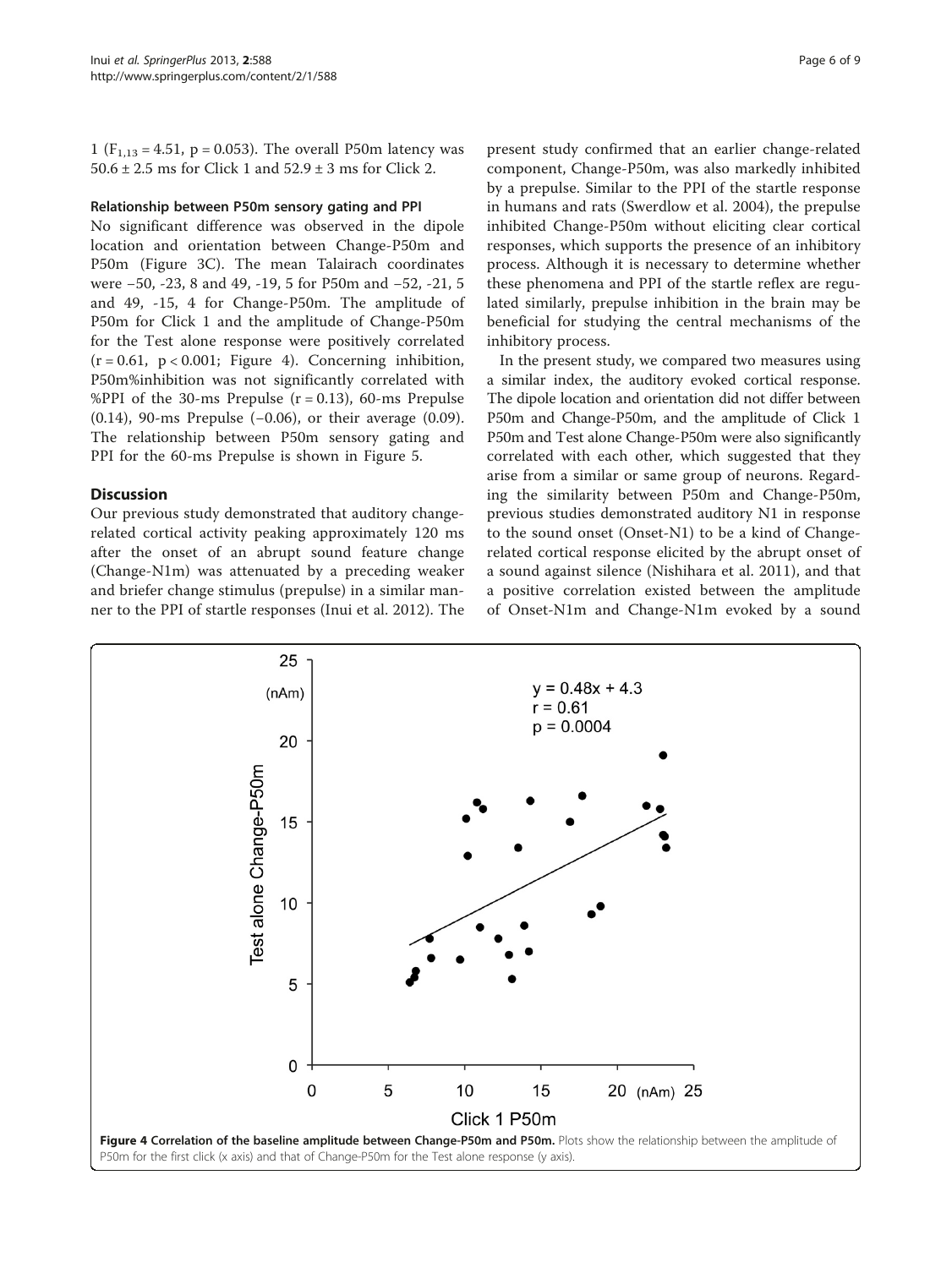<span id="page-6-0"></span>

frequency change  $(r = 0.82)$  (Yamashiro et al. [2011](#page-8-0)). Although less is known about Change-P50m, our previous study showed the presence of a change-related endogenous component at 50 ~ 60 ms (Nakagawa et al. [2013\)](#page-8-0). The present results support the hypothesis that onset P50m and Change-P50m share, at least in part, generating mechanisms and physiological significance. Therefore, it appeared likely that we could find a significant correlation between the two measures if the inhibitory process is similar. However, the results of the present study showed no clear relationship between P50m sensory gating and PPI, which confirmed previous studies using PPI of the startle response in healthy subjects (Schwarzkopf et al. [1993](#page-8-0); Oranje et al. [1999](#page-8-0); Light and Braff [2001](#page-8-0); Brenner et al. [2004\)](#page-8-0), patients with schizophrenia (Braff et al. [2007](#page-8-0); Hong et al. [2007](#page-8-0)), and rats (Ellenbroek et al. [1999\)](#page-8-0).

Regarding P50m sensory gating, the amplitude of the response to the first click depends on the sensitiveness of the subject to the abrupt sound change and the strength of sensory memory for the click of the preceding trial (Inui et al. [2010b](#page-8-0)). That is, stronger sensory memory attenuates the next response more strongly. However, this effect of sensory memory is negligible because the trial-trial interval of 10 s has been shown

to be longer than the lifetime of sensory memory (Inui et al. [2010a\)](#page-8-0). The amplitude for the second click depends on the strength of sensory memory for the first click, the subject's own sensitiveness, and inhibitory action due to the first click if present. That is, more slowly fading sensory memory for the first click results in a smaller response. Taken together, the ratio of the two responses (S2/S1) largely depends on how much the first response contains change-related endogenous activity (sensitiveness) and the time course of sensory memory for the first click. For example, a subject with less change-related activity would show lower inhibition regardless of the status of sensory memory. A subject with quickly fading sensory memory would also show weak inhibition.

Regarding PPI of Change-P50m, the amplitude of the Test alone response depends on the sensitiveness of the subject's change-detecting system similar to the Click 1 response for P50m sensory gating. The amplitude of the Prepulse + Test response depends on the strength of the inhibitory action elicited by the prepulse, the steepness of the rise in inhibitory action, and its lifetime. Some subjects exhibited stronger inhibition for the 30-ms, 60-ms, and 90-ms Prepulse in this order, which suggested that the 30-ms Prepulse exerted adequate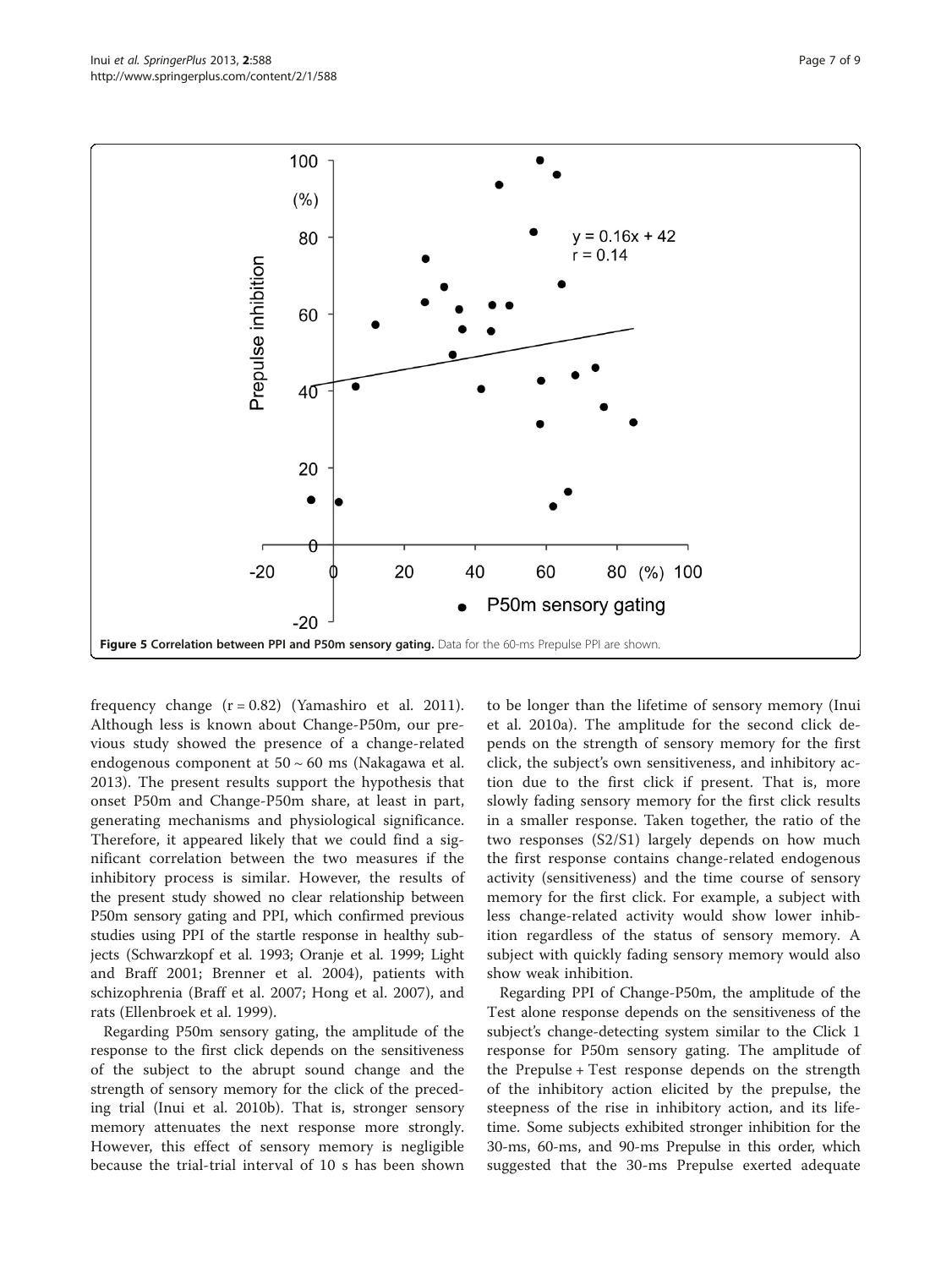inhibitory effects on the test response and these inhibitory effects became weaker with time in these subjects, as shown in a recent study on Change-N1m PPI (Inui et al. [2012\)](#page-8-0). Others subjects exhibited the strongest inhibition with the 60-ms or 90-ms Prepulse, implying that 30 ms was too short to reach the maximum inhibition in these subjects. Taken together, the degree of the inhibition depends on the strength of the inhibitory action elicited by the Prepulse. The steepness of the rise in inhibitory action and its lifetime also affects the degree of the inhibition for each interval condition. Since our preliminary study showed that a prepulse with a prepulse-test interval longer than 200 ms only exerts a very weak effect on the test response, the lifetime of the inhibitory action in the present study appears to be far shorter than 500 ms. Therefore, an inhibitory process involved in P50m sensory gating appears weak if present.

To summarize, only the sensitiveness of the subject's change-detecting system is a common factor between P50m sensory gating and PPI to determine the test response. The two measures appear to share few mechanisms for inhibition. Although the relationship between PPI of the startle response and PPI of the Changerelated cortical response has not yet been clarified, previous studies on P50 sensory gating and PPI of the startle response supported the general hypothesis that the two measures reflect different inhibitory mechanisms. In clinical studies, it has been established that patients with schizophrenia show deficits in both P50 sensory gating and PPI of the startle response. This may be explained by these patients having reduced sensitivity to sensory changes, which is expected to result in a reduced test response for both measures and, therefore, in reduced inhibition. Our study showed that patients with schizophrenia had significantly weaker change-related auditory responses than those of healthy subjects (Ohoyama et al., unpublished data). Clinical studies showing that P50 gating and PPI were differently affected in a certain group of patients (Holstein et al. [2013](#page-8-0)) support the two measures being regulated differently. Pharmacological studies have also supported this by showing the different effects of a pharmacological substrate on the two measures (Mann et al. [2008\)](#page-8-0).

One possible factor to influence the correlation between two measures is test-retest reliability of PPI and P50m gating. Although a recent study showed a good reliability of Change-N1m PPI  $(r^2 = 0.45 \sim 0.49)$  (Kodaira et al. [2013](#page-8-0)), that of Change-P50m is not known. Since previous studies demonstrated that there are some techniques to improve the test-retest reliability of P50 sensory gating (Lu et al. [2007;](#page-8-0) Rentzsch et al. [2008](#page-8-0)), the reliability of Change-P50m PPI should be tested in future studies. If necessary, we should try to improve the reliability of Change-P50m PPI

in order to use it as a biological marker of the sensory gating process.

Similar to previous studies on Change-N1m (Inui et al. [2010b](#page-8-0), [2012](#page-8-0)), Change-P50m was larger in amplitude in the right hemisphere, implying right hemisphere dominance for change detection. In addition, the present study found that PPI was greater for the right hemisphere. In studies using startle blink reflexes, PPI was stronger for the right eye response in healthy subjects, however, this right side dominance disappeared in schizophrenics (Cadenhead et al. [2000\)](#page-8-0). Although the precise relationship between hemispheric differences and startle response laterality remains unclear, it is interesting that both measures showed laterality. Since patients with schizophrenia and their relatives show less asymmetry of PPI (Cadenhead et al. [2000\)](#page-8-0), future studies on hemispheric differences should progress our understanding of the biology and genetic background of this disease.

#### Conclusion

Here, we demonstrated that 1) the auditory change-related P50m component was robustly inhibited by a prepulse, 2) a positive correlation existed between the baseline amplitudes of click-evoked P50m and Change-P50m and the neural origin did not differ between the two responses, which suggested that they were generated by a similar group of neurons in the auditory cortex, and 3) no correlation was found between P50m sensory gating and PPI of Change-P50m. Taken together, the present findings do not indicate that P50m sensory gating and PPI of Change-P50m reflect similar brain mechanisms. Because some diseases have been associated with an abnormality in both P50 gating and PPI, similarities and dissimilarities between these two measures still need to be elucidated in more detail. Future clinical studies on the PPI of Change-related cortical responses may provide us with important information on abnormalities in the inhibitory process in some diseases.

#### Abbreviations

MEG: Magnetoencephalography; PPI: Prepulse inhibition.

#### Competing interests

The authors declare that they have no competing interests.

#### Authors' contributions

KI contributed to planning the study, data collection and analysis, and drafting the manuscript. MK, EM, and MN contributed to planning the study. AT and KN contributed to data collection and analysis. RK contributed to drafting the manuscript. All authors read and approved the final manuscript.

#### Acknowledgments

This study was supported by a grant from the Smoking Research Foundation and JSPS KAKENHI Number 25351001. The authors are grateful to Yasuyuki Takeshima for his technical support.

#### Author details

<sup>1</sup>Department of Integrative Physiology, National Institute for Physiological Sciences, Okazaki 444-8585, Japan. <sup>2</sup>Multidisciplinary Pain Center, Aichi